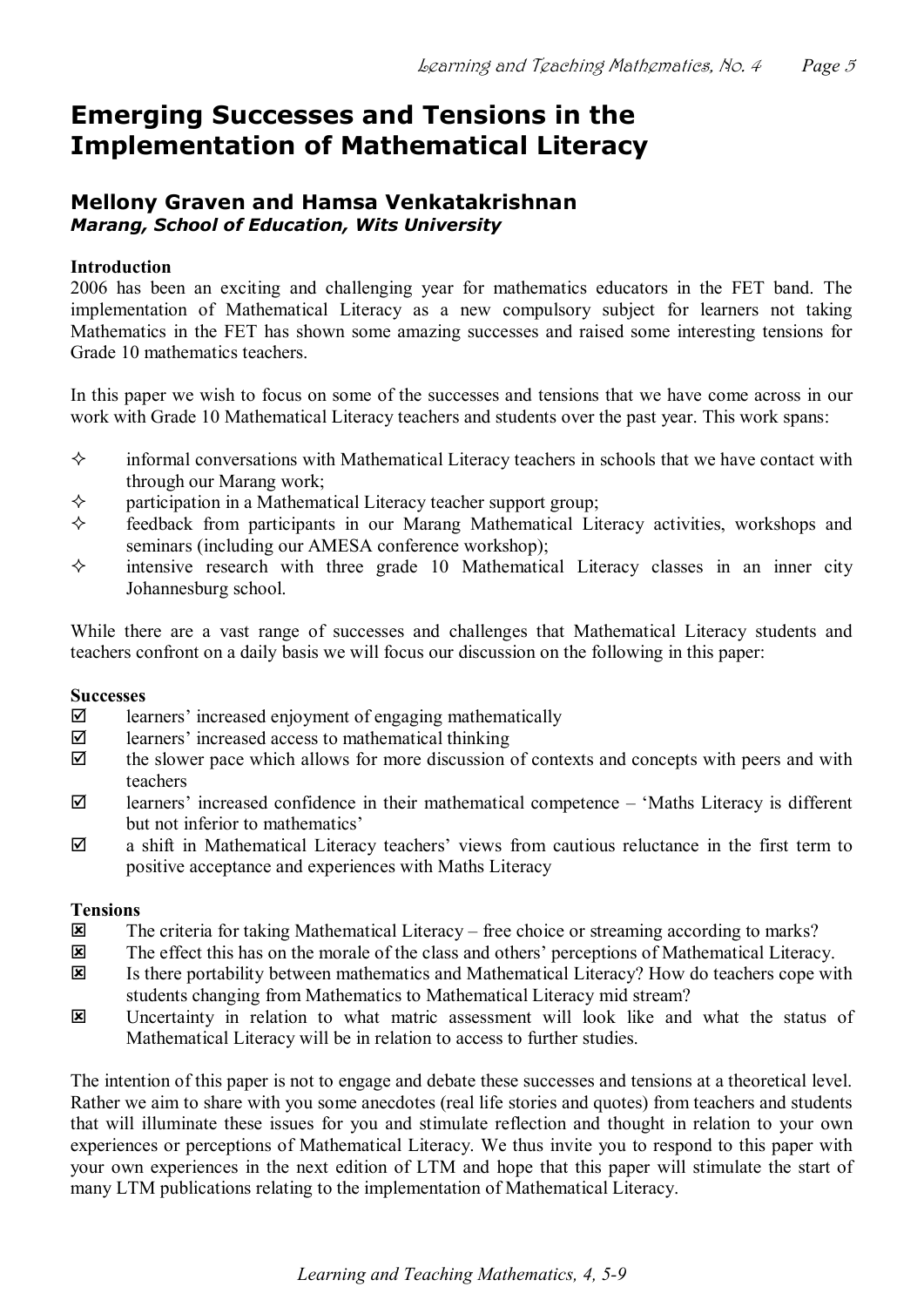Before commencing it might be useful for those not familiar with Mathematical Literacy to refer to the following definition from the National Curriculum Statement:

'*Mathematical Literacy provides learners with an awareness and understanding of the role that mathematics plays in the modern world. Mathematical Literacy is a subject driven by liferelated applications of mathematics. It enables learners to develop the ability and confidence to think numerically and spatially in order to interpret and critically analyse everyday situations and to solve problems*.' (Department of Education, 2003, p.9)

#### **Some anecdotes of the successes**

In several interviews with students taking Mathematical Literacy in an inner city school with relatively large classes the overwhelming response from all was that they enjoyed their Mathematical Literacy classes. Responses such as the following were common throughout interviews:

*"It's very interesting. I actually enjoy it, really I do"* 

*"You won't normally enjoy maths but Mathematical Literacy is nicer"* 

*"our friends(who failed maths in grade 9), the ones we sit with… we help them out – they enjoy it (math literacy), they have fun with it, as if – it's like being in a crèche you learn to play with a new toy"*

This enjoyment was not simply about having fun in the Mathematical Literacy class but was about students' increased access to mathematical thinking and understanding of mathematical concepts. This they largely ascribed to increased time to make sense of the mathematics and the contexts and increased discussion with both teachers and their peers. The following excerpts illustrate this:

*"And the teachers like, they explain for you until you get it right. They even give you a lot of time, even a week for you to understand. Unlike in maths when they'll just say "aah come back after school for extra lessons, we have to move on". But for Maths Literacy they just give you time until they see that everyone understands. And in class like lots of activities to ensure you understand. And the method of teaching, I found a lot (more) informal… they were not as strict… the topics they allowed us to have fun. Ja now we will land up discussing what we saw in the paper. Ja stuff like that."* 

*"this year, like most of the time we like work in partners groups and all that. So it's much easier to understand than like working alone when you don't understand, you've got no one to ask, so you just keep quiet and do your own work"* 

*"It's like explained in more detail… It'seasy to understand"*

This increased understanding and competence also seems to lead to increased confidence in seeing the world through a mathematical lens. Several students interviewed explained that their families' perceptions of them and their roles in relation to their families (especially in relation to dealing with finances) changed as a result. Some students explained how their homework activities which involved budgeting with their parents and analysing telephone options led to useful discussions in their homes and new responsibilities for the learners The following extract illuminates this:

*"Like every time, each and every month, I'm the one that goes there (the bank) and deposits money, draws some cash and all that…Yes because now we understand the Maths Literacy… we try to do the*  same thing at home. We want to get our mom  $-$  our parents to understand. Now they think we are *geniuses and so they want us to do it because they think we are the best"*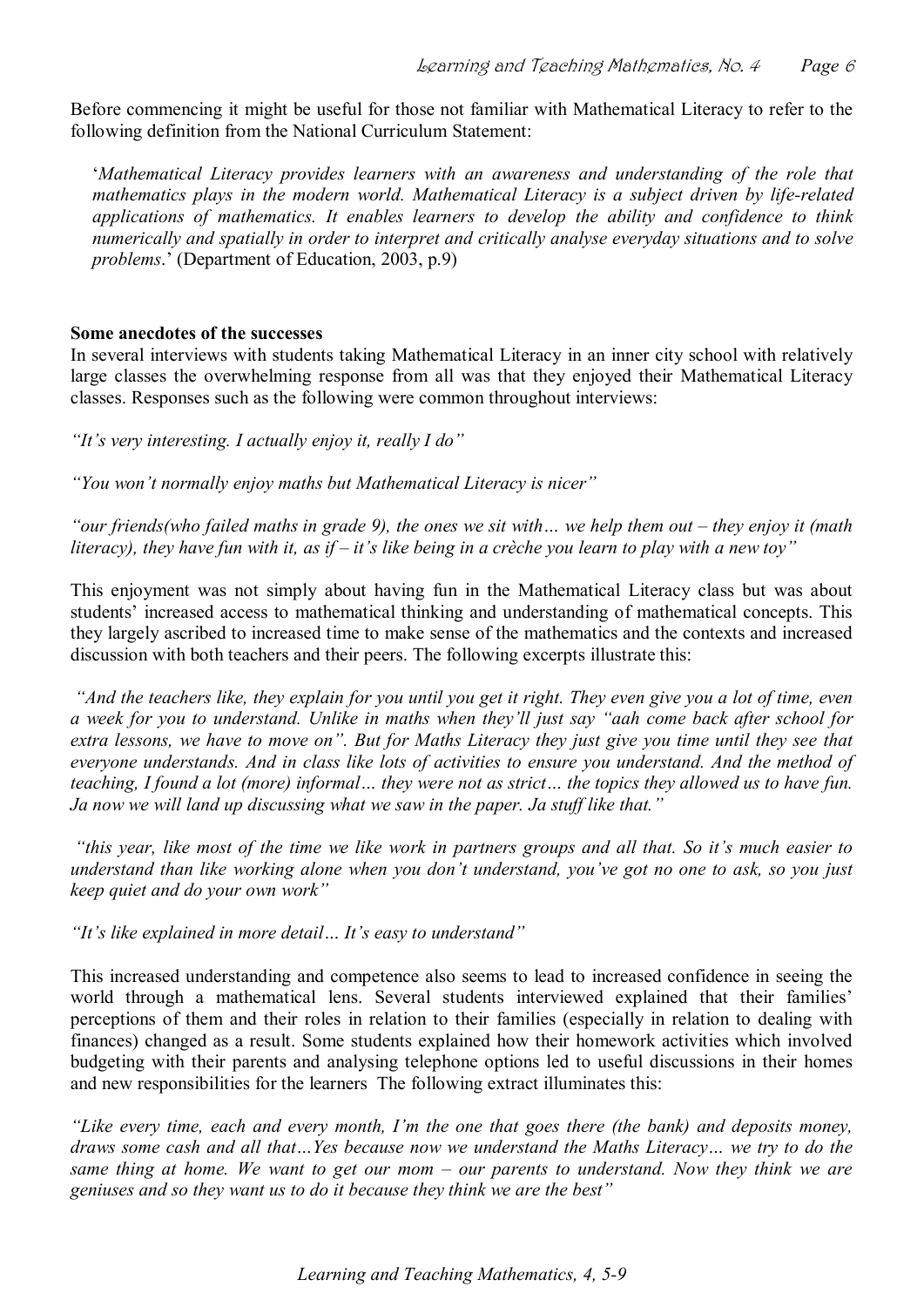### **Some anecdotes of the tensions**

From our interactions with several teachers in both state and private schools across Gauteng it would seem that the vast majority of students taking Mathematical Literacy have been advised by their teachers to do so based on their grade 9 mathematics performance. Thus although for some schools there is some level of 'free choice' allowed, in most schools students with weak grade 9 marks are strongly advised to take Mathematical Literacy. Similarly students are strongly advised to take mathematics if their grade 9 marks were good. In one school we know of the decision was made not to offer Mathematical Literacy in grade 10 at all and rather to offer it only in grade 11.

While not undermining the pragmatics of such an approach we note the following consequences:

- \* many Mathematical Literacy classes have few or no students with strong levels of confidence and competence in mathematics
- \* other students and parents perceive the Mathematical Literacy classes to be for 'mathematically stupid students'

These two factors jointly affect the morale of the class, which many teachers reported to be very low at the start of the year. Thus quite a lot of confidence- and morale-boosting had to take place in these classes in order to get students to overcome notions that they are mathematically stupid. One teacher we interact with regularly is finding morale and discipline issues to be an ongoing battle due to such perceptions. Many students interviewed when probed made comments such as:

*"when you choose Maths Literacy, it's like you know you're a stupid kind of person"*

At the school where we are conducting intensive research, a teacher gave the mid-vear Mathematical Literacy exam to a grade 10 mathematics class to do. This had great results in terms of boosting the confidence of the mathematics literacy students as the following comment from a student at the school illustrates:

*"like they gave the other maths classes our literacy test for the exam… they say the whole class failed the exam. They found it difficult… Then after that she like told them that "you know you've just written a Maths Literacy test" … and it was like "oh it's hard", you see… after they saw what we were doing, they saw that it's a different maths in its own hard way and its easier way because in maths – that plain maths – they are not all the same. I can find geometry easy and you can find it difficult… so we are not all the same. I can't just say it's easy because I find it easy.. Ja they (math lit and maths) are not really the same"*

Indeed mathematics and Mathematical Literacy were not designed to be 'the same' and Mathematical Literacy is emphatically not watered down or standard grade mathematics (as the interview with Professor Paul Laridon in LTM 1 showed). Thus movement between the two learning areas 'midstream' was never considered in the design of the curriculum. However for many of the teachers we have spoken to movement between the two learning areas is both a necessity and a reality. Thus Mathematical Literacy teachers are faced with mathematics students who move to Mathematical Literacy after failing or struggling to cope with the first term tests or mid-year examinations in mathematics. For most of the Mathematical Literacy teachers we have spoken to this presents a real problem since these students have missed out on quite a lot of work and on the 'orientation' to what Mathematical Literacy is all about. These teachers are struggling to find ways of working with and 'catching up' such students.

However we did speak to one teacher who felt that since she saw Maths Literacy as 'basic watered down maths' she did not feel that students shifting from maths mid-stream was a problem and simply gave students 'self study' to catch up. This should not imply that movement is only in one direction. The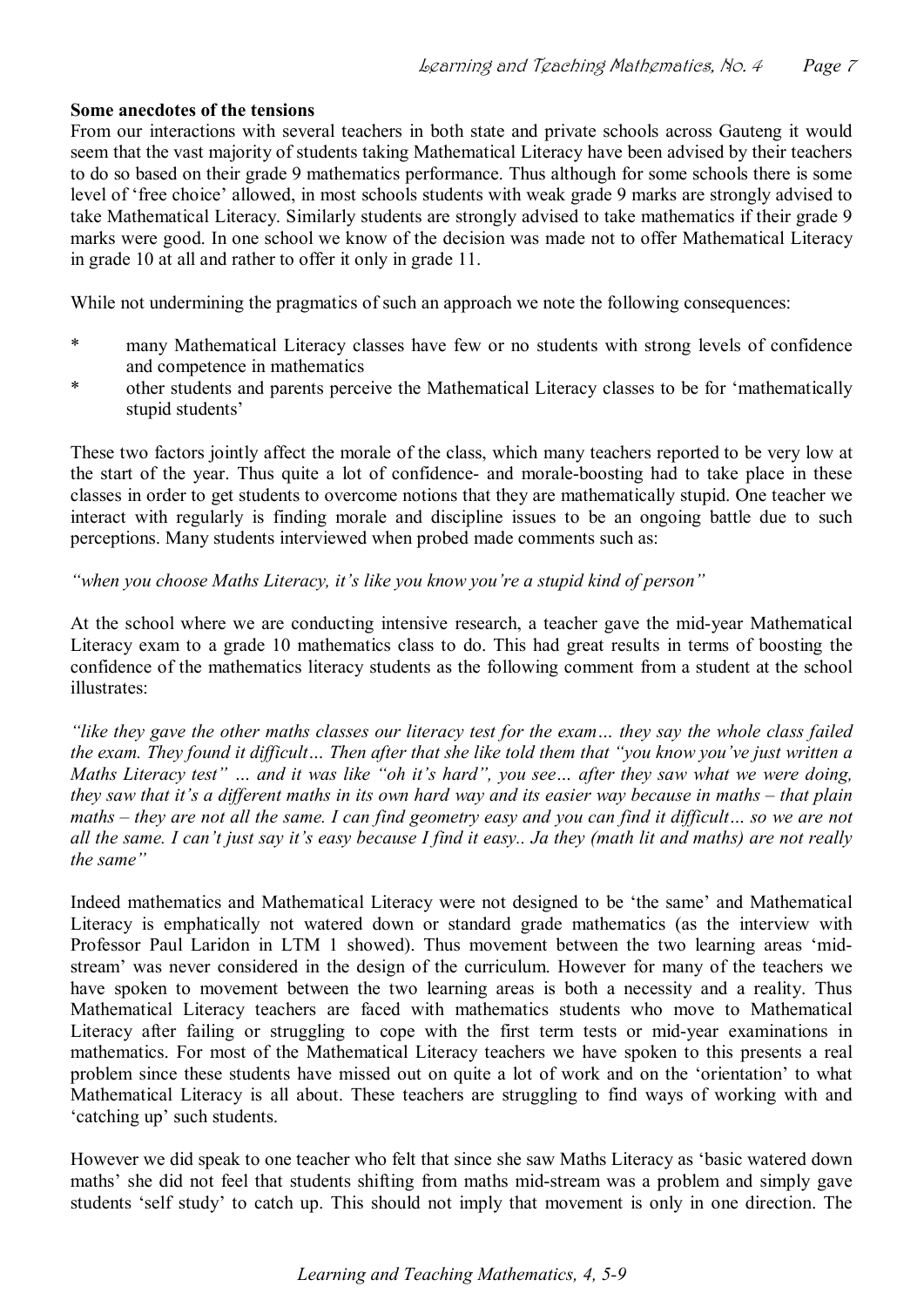following extract is from a student we interviewed who scored over 90% for his mathematics literacy exam and was encouraged to switch to mathematics due to this strong performance:

**Student:** *So in our school like, if you chose Maths Literacy or in the first term, if you didn't like it you can change it in the second term. So if you did plain maths you could change it to literacy. So like those who were good in literacy, they had the option to change to (Maths)…*

**Mellony:** Oh, to change to maths, so you had that option?

**Student:** *Ja in fact I was forced actually like I should do maths… But I was like…"no, I enjoy this subject". But they even said "okay let's give you another week to think about it… I'm happy, I don't regret choosing Maths Literacy*

Finally the last major tension that we find teachers struggling with relates to the uncertainty about matric assessment (while there are some exemplar matric papers around which were designed by Aarnout Brombacher, these are not being widely distributed to teachers) and the status of Mathematical Literacy for access to further studies. Teachers struggle with this uncertainty in relation to planning the work that they cover and in how to go about setting examinations that will prepare students for matric assessment. This said, there is some indication that the absence of a precedent of matric examinations does seem to be allowing teachers more freedom to engage with Mathematical Literacy at the pace which they feel is appropriate for their students and with materials which they feel are relevant to their students. Thus the driving force of "working towards that matric exam" as we have commonly heard from mathematics teachers in the FET band is happily absent, as exemplified in this quote from one of our research school teachers:

*"I'm not having to follow a strict timetable where we have to move the work along to cover the syllabus… I'm going much more slowly, I think much more convincingly. It's much less stressful. And*  there's time for repetition of all kinds of things. It all comes under the heading of less stressful, *waiting for the children to understand what is happening, rather than pushing to finish the syllabus."*

Teachers also struggle to explain to students and parents the advantages of Mathematical Literacy in relation to possible future career paths: lack of clarity from higher education institutions as to which degrees and further studies will accept Mathematical Literacy for access is a great worry for students, teachers and parents alike. This lack of clarity has understandably led to students being encouraged to take mathematics 'just in case it's an access requirement'. While higher education institutions are busy finalising their access requirements it does seem that for some institutions Mathematical Literacy (even with a distinction) will not give access to, for example, commerce degrees. The reason why this is worrying particularly for commerce, business and economic related studies is that for some students their interest in these studies is precisely the reason they chose Mathematical Literacy above mathematics. Thus in interviews with several students who had succeeded in mathematics at grade 9 level and were encouraged to take mathematics but chose instead to take Maths Literacy, they indicated that they were drawn to the financial and applied aspect of Mathematical Literacy which they saw as important for their interest in careers such as business, commerce and accounting.

### **A final note about language comprehension and Mathematical Literacy.**

Many of us, ourselves included, anticipated student difficulties with the increased language and comprehension required by Mathematical Literacy due to its more applied, contextualised and 'real life' problem-solving nature. What is interesting is that this has not emerged as an issue with the teachers or students we have come in contact with over the past year. This, of course, does not mean that it is not an issue at all but it certainly does not feature as a major problem which they have felt is worth discussing. When reflecting on possible reasons why this might be the case we have thought that perhaps indeed the slower pace and detailed discussion of context that tends to take place in Mathematical Literacy classes alleviates this problem. Furthermore the language used in Mathematical Literacy applied problems is